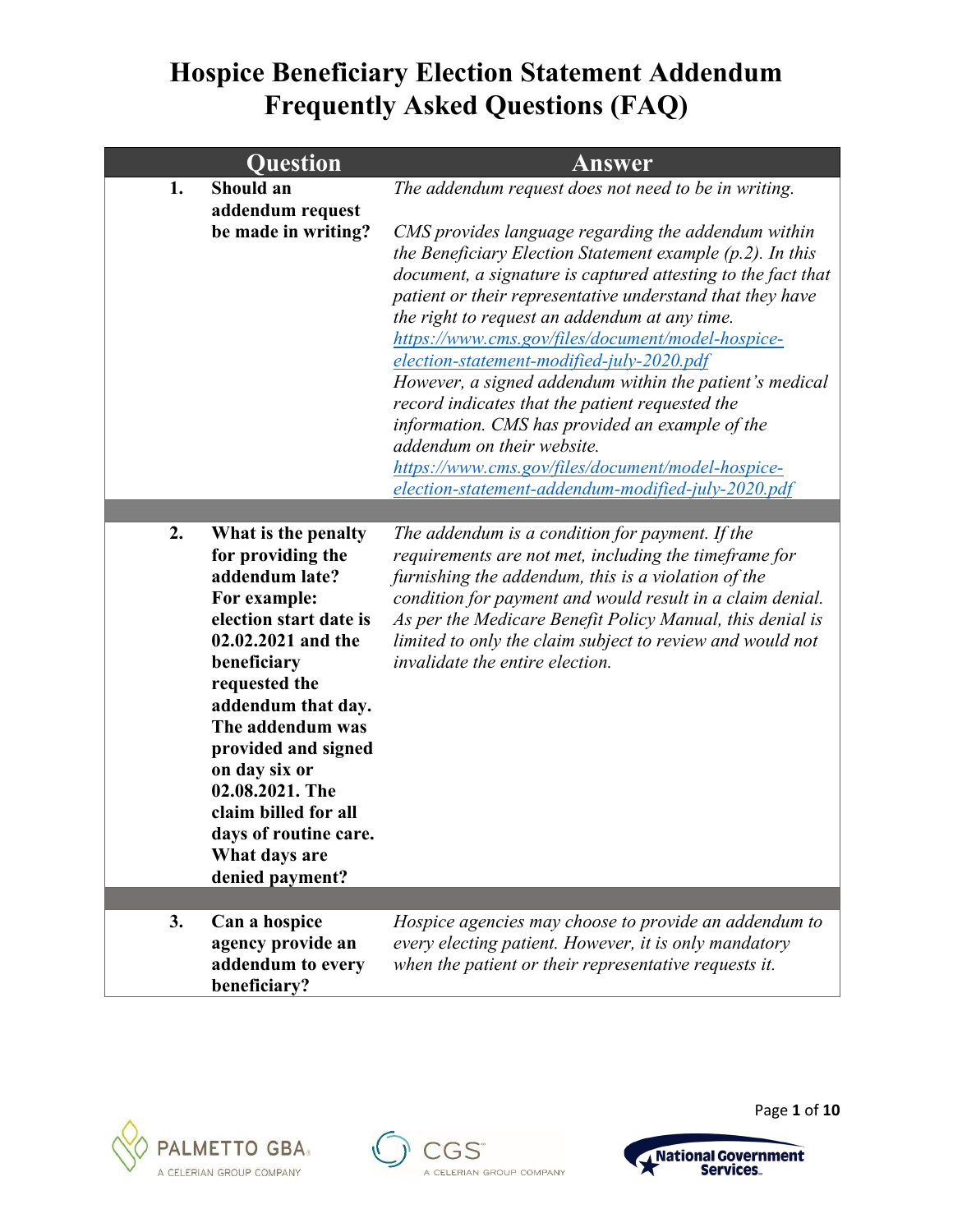| $\overline{4}$ . | There is a carve out<br>for providing a<br>requested<br>addendum if the<br>patient dies within 5<br>days or 72 hours of<br>the request for an<br>addendum. What if<br>the patient is a live<br>discharge or<br>revocation during<br>that time frame? | While live discharge or revocation is not addressed in<br>regulation or sub-regulatory guidance, Hospice agencies<br>are expected to document that the addendum was<br>discussed with the patient (or representative) similar to<br>how other patient and family discussions are documented.<br>Hospice agencies should ensure clear documentation<br>supporting the rationale that the beneficiary requested but<br>did not receive the addendum within the time period<br>specified related to the live discharge or revocation. |
|------------------|------------------------------------------------------------------------------------------------------------------------------------------------------------------------------------------------------------------------------------------------------|------------------------------------------------------------------------------------------------------------------------------------------------------------------------------------------------------------------------------------------------------------------------------------------------------------------------------------------------------------------------------------------------------------------------------------------------------------------------------------------------------------------------------------|
|                  |                                                                                                                                                                                                                                                      |                                                                                                                                                                                                                                                                                                                                                                                                                                                                                                                                    |
| 5.               | If the patient<br>requests the<br>addendum at<br>admission, do<br>addendums need to<br>be provided<br>throughout the<br>entire episode with<br>every change in<br>coverage?                                                                          | If there are changes to the content on the addendum<br>during the course of hospice care, the agency must update<br>the addendum and provide the information, in writing, to<br>the patient or their representative.                                                                                                                                                                                                                                                                                                               |
|                  |                                                                                                                                                                                                                                                      |                                                                                                                                                                                                                                                                                                                                                                                                                                                                                                                                    |
| 6.               | Is it required to<br>receive a signed<br>addendum back<br>from the patient<br>representative?<br>What if they reside<br>in another state and<br>it requires mailing                                                                                  | A signed addendum is a federal requirement. If the<br>representative resides in another state, thorough<br>documentation regarding the situation in the patient's<br>medical record noting a good faith effort including when<br>and how the addendum was mailed, and copies of the<br>addendum should be provided, as well as follow up<br>conversations with the representative with regard to when<br>the document was signed and how it was delivered to the                                                                   |
|                  | via USPS?                                                                                                                                                                                                                                            | agency may be acceptable.                                                                                                                                                                                                                                                                                                                                                                                                                                                                                                          |







Page **2** of **10**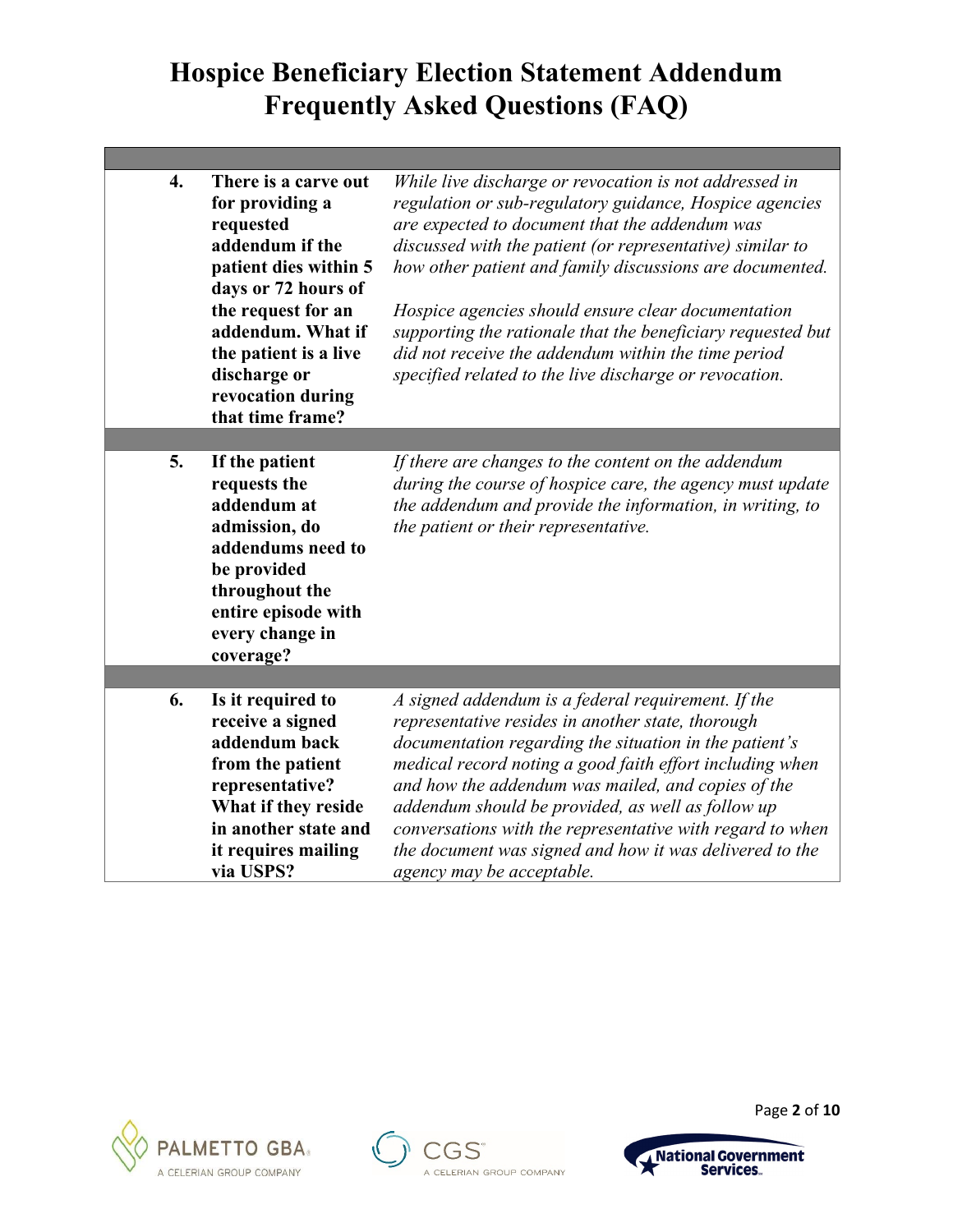| 7. | If the addendum is<br>issued timely and<br>the patient or their<br>representative does<br>not return it for<br>many days, will the<br>hospice agency be<br>penalized? | Thorough documentation regarding the situation in the<br>patient's medical record noting a good faith effort<br>including when and how the addendum was delivered to<br>the patient or their representative, and copies of the<br>addendum should be provided, follow up conversations<br>with the patient or their representative with regard to why<br>the document was not signed timely, as well as when and<br>how it was delivered to the agency may be acceptable.<br>However, it is the responsibility of the hospice agency to<br>obtain the signed addendum in a timely fashion as per<br><i>federal regulations.</i>                                                                                                                                                                                                                                                                                                                                   |
|----|-----------------------------------------------------------------------------------------------------------------------------------------------------------------------|-------------------------------------------------------------------------------------------------------------------------------------------------------------------------------------------------------------------------------------------------------------------------------------------------------------------------------------------------------------------------------------------------------------------------------------------------------------------------------------------------------------------------------------------------------------------------------------------------------------------------------------------------------------------------------------------------------------------------------------------------------------------------------------------------------------------------------------------------------------------------------------------------------------------------------------------------------------------|
|    |                                                                                                                                                                       |                                                                                                                                                                                                                                                                                                                                                                                                                                                                                                                                                                                                                                                                                                                                                                                                                                                                                                                                                                   |
| 8. | What is meant by<br>the term "cost<br>sharing?"                                                                                                                       | The amount of the total cost that the patient will pay for<br>care, medication and/or services; including co-payments,<br>coinsurance and/or deductibles.                                                                                                                                                                                                                                                                                                                                                                                                                                                                                                                                                                                                                                                                                                                                                                                                         |
|    |                                                                                                                                                                       | The five percent coinsurance for IRC and the \$5 per drug<br>copayment is what CMS meant by this. While we know<br>there are some hospices who may not charge for this, the<br>beneficiary should be made aware of what the regulations<br>state in regard to their possible financial liability.                                                                                                                                                                                                                                                                                                                                                                                                                                                                                                                                                                                                                                                                 |
|    |                                                                                                                                                                       |                                                                                                                                                                                                                                                                                                                                                                                                                                                                                                                                                                                                                                                                                                                                                                                                                                                                                                                                                                   |
| 9. | If the non-hospice<br>provider requests an<br>addendum, should<br>we ask for a release<br>of information from<br>the patient?                                         | CMS said the following in the FY 2020 Hospice final Rule<br>$(84 FR 38508)$ :<br>Likewise, the hospice beneficiary (or representative)<br>would not have to separately consent to the release of this<br>information to nonhospice providers furnishing services<br>for unrelated conditions as the Health Insurance<br>Portability and Accountability Act of 1996 (HIPAA)<br>Privacy Rule allows those doctors, nurses, hospitals,<br>laboratory technicians, and other health care providers<br>that are covered entities to use or disclose protected<br>health information, such as X-rays, laboratory and<br>pathology reports, diagnoses, and other medical<br>information for treatment purposes without the patient's<br>express authorization. This includes sharing the<br>information to consult with other providers, including<br>providers who are not covered entities, to treat a different<br>patient, or to refer the patient (45 CFR 164.506). |
|    |                                                                                                                                                                       | Therefore, the patient does not have to authorize release<br>of this information to provide the addendum to non-<br>hospice providers.                                                                                                                                                                                                                                                                                                                                                                                                                                                                                                                                                                                                                                                                                                                                                                                                                            |







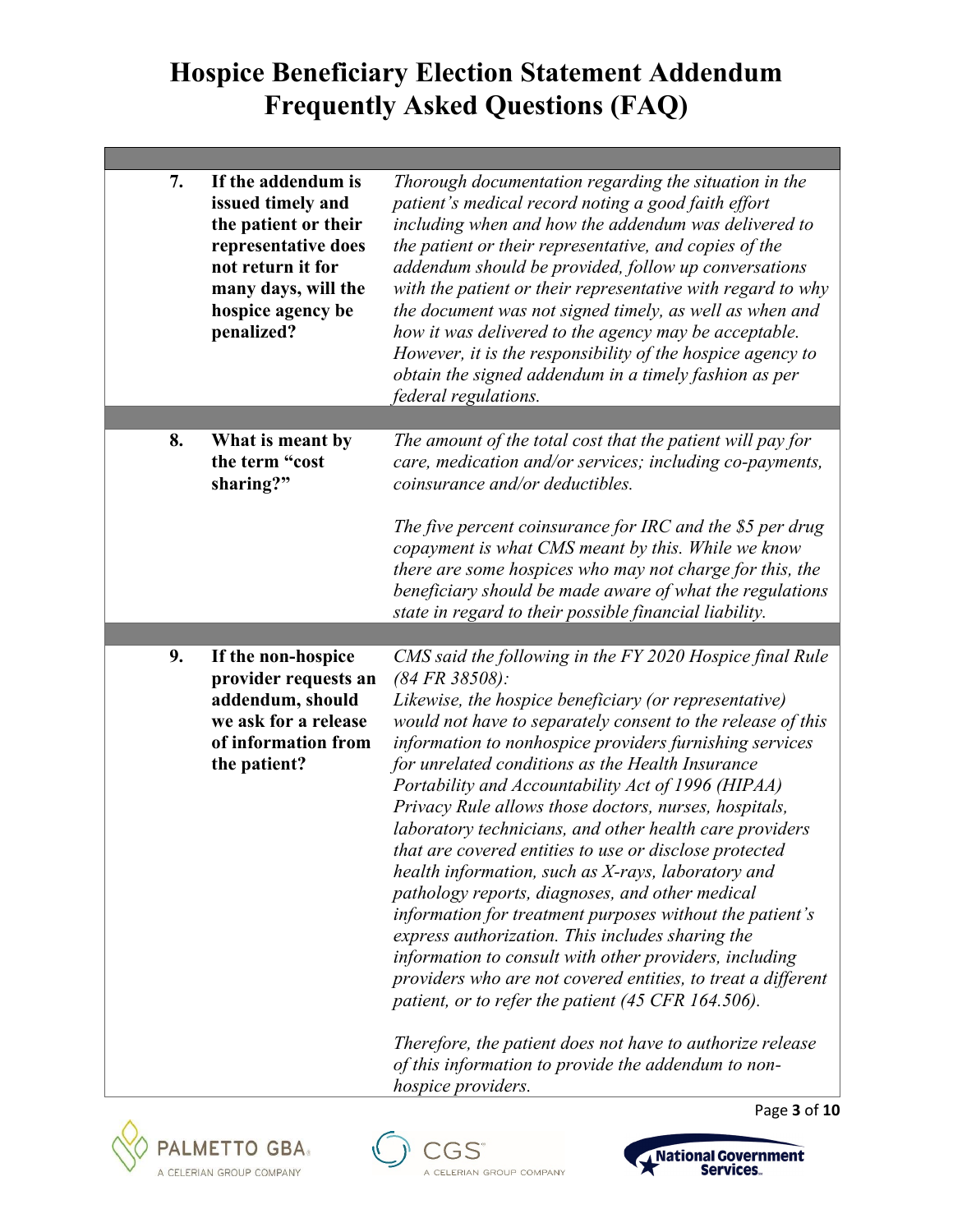| 10. | How should the<br>hospice agency<br>document when the<br>patient rescinds<br>request for the<br>addendum?                   | If the patient requests the addendum and then rescinds<br>their request for the addendum or its updates, the agency<br>must include that documentation within the patient's<br>medical record. How the agency chooses to record such<br>rescindment of the addendum or updates would be<br>individual and specific to each hospice agency policies<br>and procedures.                                                                                                                                                                                                                                                                                                    |
|-----|-----------------------------------------------------------------------------------------------------------------------------|--------------------------------------------------------------------------------------------------------------------------------------------------------------------------------------------------------------------------------------------------------------------------------------------------------------------------------------------------------------------------------------------------------------------------------------------------------------------------------------------------------------------------------------------------------------------------------------------------------------------------------------------------------------------------|
| 11. | <b>Should the hospice</b><br>agency document<br>that the addendum<br>was NOT requested,<br>or only when it is<br>requested? | Regulations require that the election statement include the<br>following: the Hospice must provide notification of the<br>individual's (or representative's) right to receive an<br>election statement addendum, as set forth in paragraph<br>$(c)$ of this section, if there are conditions, items, services,<br>and drugs the hospice has determined to be unrelated to<br>the individual's terminal illness and related conditions<br>and would not be covered by the hospice.                                                                                                                                                                                        |
|     |                                                                                                                             | CMS stated in the FY 2020 final rule that they would<br>expect hospices to document, in some fashion, that the<br>addendum was discussed with the patient (or<br>representative) at the time of admission, similar to how<br>other patient and family discussions are documented.<br>Likewise, hospices can develop a way to document<br>whether or not the addendum was requested at the time of<br>hospice election (or at any time throughout the course of<br><i>hospice care).</i><br>However, CMS did not propose a specific format in which<br>to document such conversations and hospices can develop<br>their own processes to incorporate into their workflow. |







Page **4** of **10**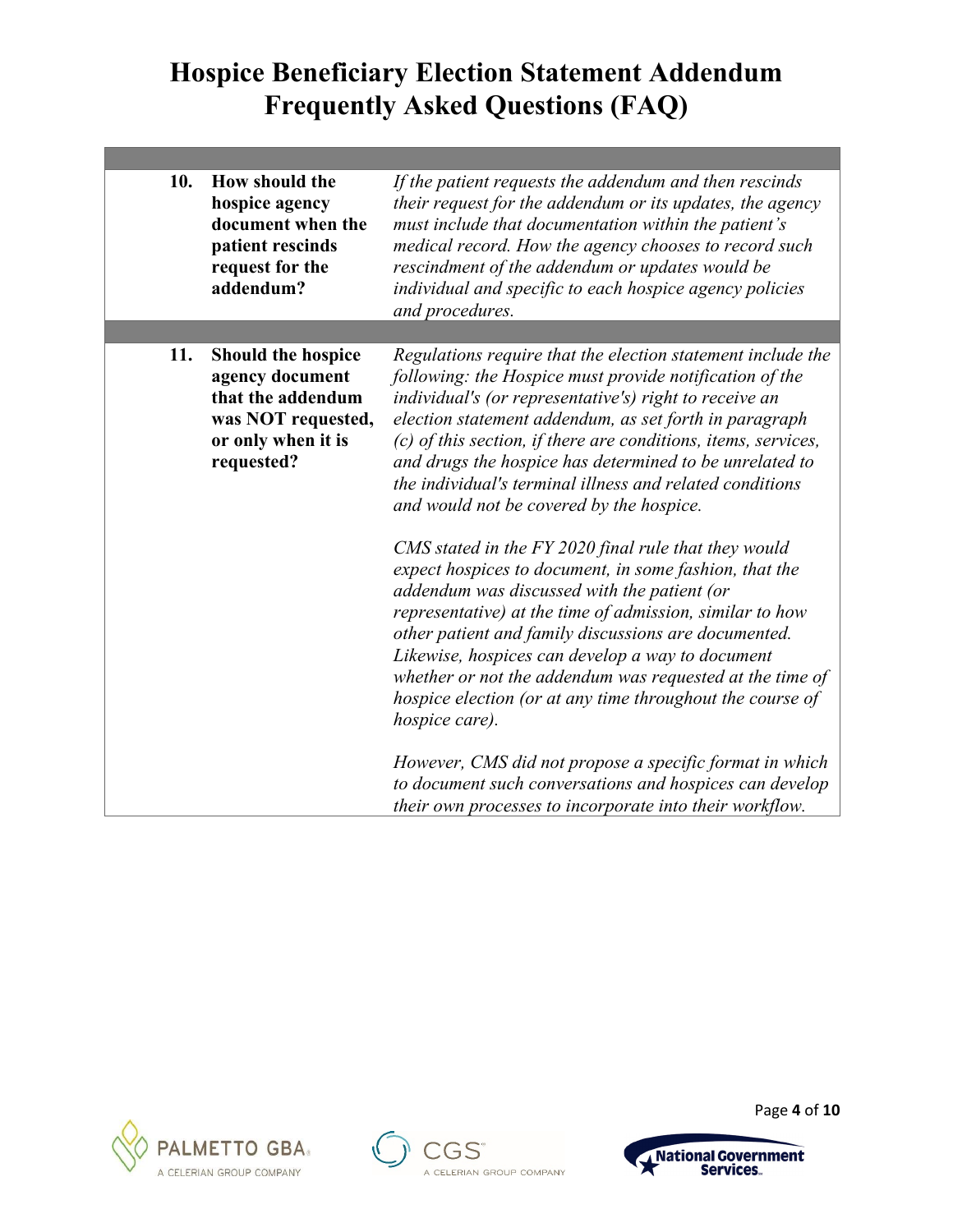| 12. | If the addendum<br>was requested, but<br>the signed copy is<br>not attached to the<br>patient's chart at<br>the time of billing,<br>can the hospice<br>agency still bill for<br>that benefit period? | While the addendum is not submitted with hospice claims,<br>it is a condition for payment if the beneficiary (or<br>representative) has requested it. This condition for<br>payment is satisfied when there is a beneficiary (or<br>representative) request present, which is documented by a<br>valid signed addendum in the requesting beneficiary's<br>medical record with the hospice. if a hospice claim has<br>been selected for medical review, and it is clear based on<br>received documentation that the beneficiary requested,<br>but did not receive, the addendum within the time period<br>specified at 42 CFR 418.24 $(c)$ , the failure to provide such<br>addendum should result in a claims denial. However, the<br>Medicare contractor may request the addendum to<br>accompany any additional documentation request to<br>mitigate such denial. A denial resulting from a violation<br>of this specific condition for payment would be limited to<br>only the claim subject to review (that is, it would not<br>invalidate the entire hospice election). |
|-----|------------------------------------------------------------------------------------------------------------------------------------------------------------------------------------------------------|------------------------------------------------------------------------------------------------------------------------------------------------------------------------------------------------------------------------------------------------------------------------------------------------------------------------------------------------------------------------------------------------------------------------------------------------------------------------------------------------------------------------------------------------------------------------------------------------------------------------------------------------------------------------------------------------------------------------------------------------------------------------------------------------------------------------------------------------------------------------------------------------------------------------------------------------------------------------------------------------------------------------------------------------------------------------------|
|     |                                                                                                                                                                                                      |                                                                                                                                                                                                                                                                                                                                                                                                                                                                                                                                                                                                                                                                                                                                                                                                                                                                                                                                                                                                                                                                              |
| 13. | If a medication is<br>related to the<br>hospice primary<br>diagnosis, but is not<br>covered, does it go<br>on the addendum?                                                                          | No. The addendum is only to include those items, services,<br>and drugs the hospice has determined to be <i>unrelated</i> to<br>the terminal illness and related conditions. Related drugs<br>that a hospice has determined not to be reasonable and<br>necessary for the palliation and management of the<br>terminal illness and related conditions do not go on the<br>addendum. The addendum only includes unrelated items,<br>services, and drugs that the beneficiary may be able to<br>obtain through other Medicare benefits.                                                                                                                                                                                                                                                                                                                                                                                                                                                                                                                                        |







Page **5** of **10**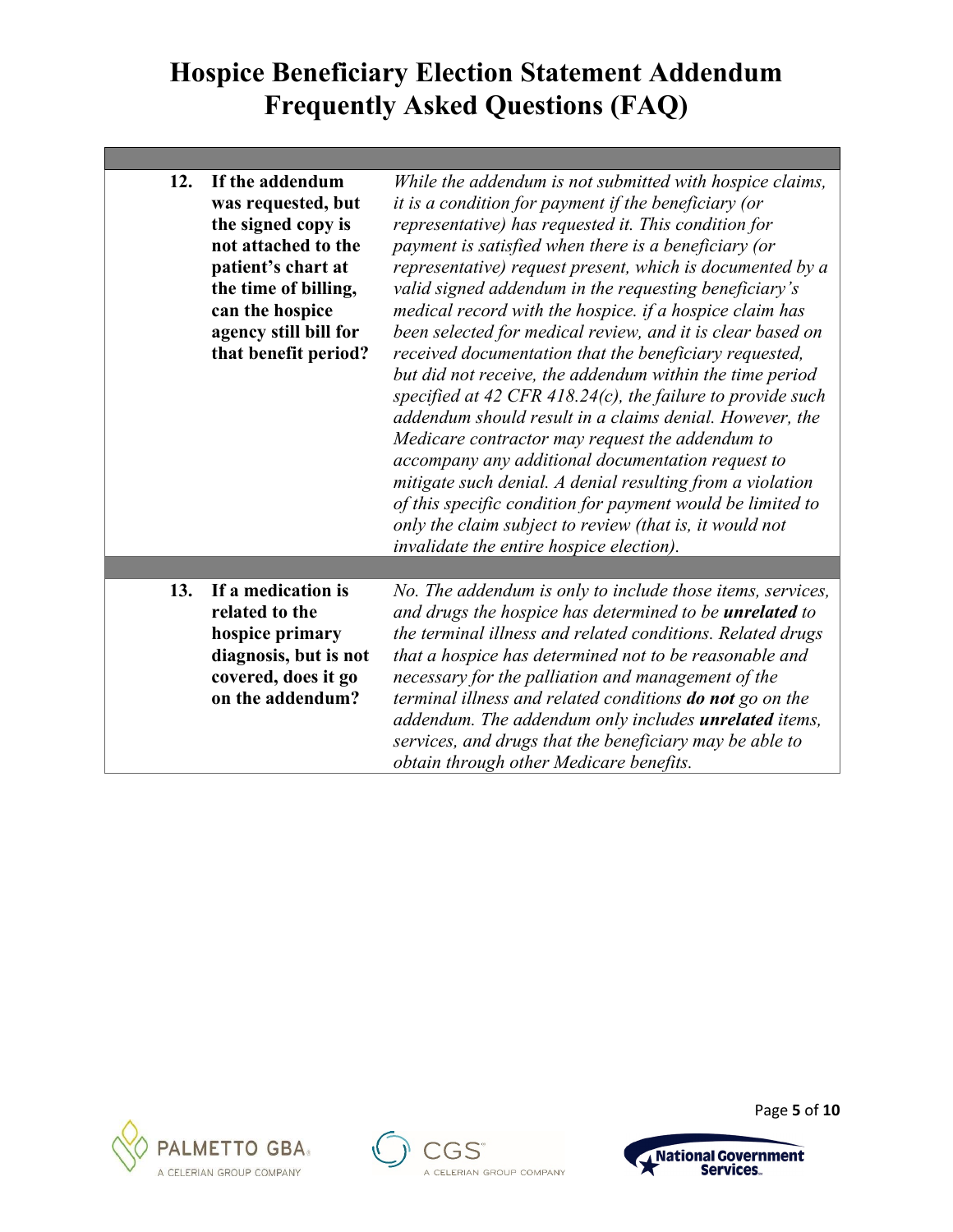| 14. | When a patient<br>refuses an<br>addendum during<br>the initial visit, and<br>a few weeks later a<br>new medication is<br>prescribed by their<br>attending physician<br>that the agency<br>believes is not<br>covered, because the<br>hospice agency has<br>determined it to be<br>unrelated to the<br>terminal illness and<br>related conditions,<br>should the agency<br>document the<br>conversation about<br>the new medication<br>and again offer the<br>addendum? | Yes, this would be considered "best practice."                                                                                                                                                                                                                                                                                                                                                                 |
|-----|------------------------------------------------------------------------------------------------------------------------------------------------------------------------------------------------------------------------------------------------------------------------------------------------------------------------------------------------------------------------------------------------------------------------------------------------------------------------|----------------------------------------------------------------------------------------------------------------------------------------------------------------------------------------------------------------------------------------------------------------------------------------------------------------------------------------------------------------------------------------------------------------|
|     |                                                                                                                                                                                                                                                                                                                                                                                                                                                                        |                                                                                                                                                                                                                                                                                                                                                                                                                |
| 15. | Is it required that<br>the hospice<br>addendum be<br>documented within<br>the IDG discussion?                                                                                                                                                                                                                                                                                                                                                                          | If the patient or their representative requested an<br>addendum and changes are made to the plan of care<br>affecting costs during an IDG meeting, it would be<br>considered "best practice" to discuss these changes to the<br>plan of care and addendum simultaneously.                                                                                                                                      |
|     |                                                                                                                                                                                                                                                                                                                                                                                                                                                                        |                                                                                                                                                                                                                                                                                                                                                                                                                |
| 16. | When an addendum<br>is updated, does the<br>patient or their<br>representative have<br>to request the<br>document again or<br>is it the<br>responsibility of the<br>agency to deliver it<br>within a certain<br>period?                                                                                                                                                                                                                                                | The beneficiary (or representative) does not have to<br>continually request an update given they requested the<br>addendum in the first place. CMS does not specify an<br>explicit timeframe to furnish the update though they have<br>stated the update must be "timely." This is to afford the<br>beneficiary the opportunity to make treatment decisions to<br>best align with their preferences and goals. |







Page **6** of **10**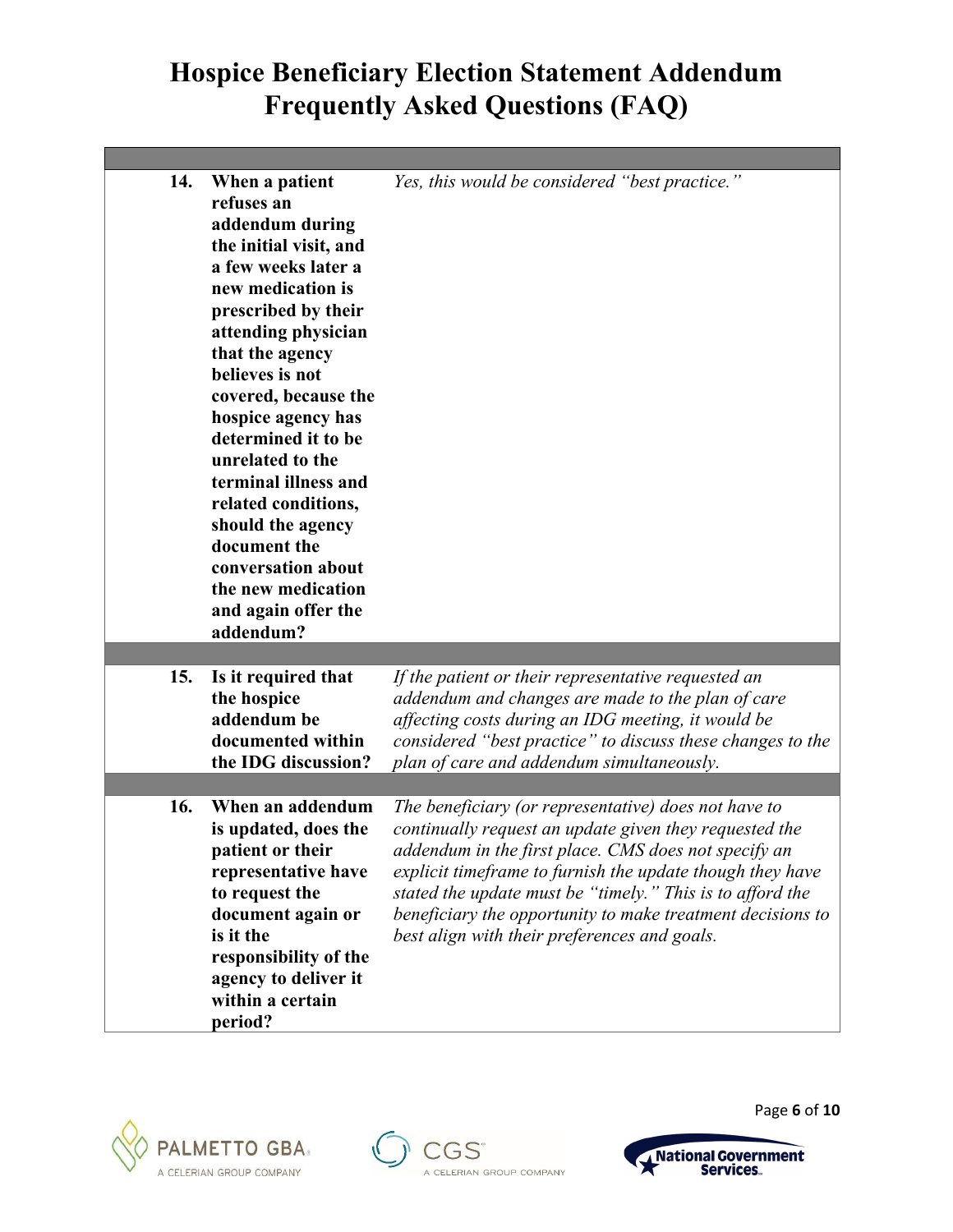| 17. | Does CMS have a<br>list of examples of<br>what should be<br>listed as "non-<br>covered?"                                                                                                                                 | The hospice determines what items, services, and drugs<br>they consider unrelated to the terminal illness and related<br>conditions. As the hospice plan of care is individualized,<br>so is the determination of those items, services and drugs<br>the hospice has determined to be "unrelated" to the<br>terminal illness and related conditions. There is no<br>"standardized" list as the expectation is that virtually all<br>of the care needed by the terminally ill individual should<br>be provided by the hospice. |
|-----|--------------------------------------------------------------------------------------------------------------------------------------------------------------------------------------------------------------------------|-------------------------------------------------------------------------------------------------------------------------------------------------------------------------------------------------------------------------------------------------------------------------------------------------------------------------------------------------------------------------------------------------------------------------------------------------------------------------------------------------------------------------------|
|     |                                                                                                                                                                                                                          |                                                                                                                                                                                                                                                                                                                                                                                                                                                                                                                               |
| 18. | When a non-hospice<br>provider or a MAC<br>requests an<br>addendum, but the<br>patient or their<br>representative did<br>not request and sign<br>an addendum, is this<br>a violation of the<br>condition for<br>payment? | This is only a condition for payment if the beneficiary (or<br>representative) request the information. If the request is<br>made, then the requirements at $418.24(c)$ must be met. But<br>while not a condition for payment if a non-hospice<br>provider or MAC requests the addendum, CMS expects<br>that the hospice will furnish such information.                                                                                                                                                                       |
|     |                                                                                                                                                                                                                          |                                                                                                                                                                                                                                                                                                                                                                                                                                                                                                                               |
| 19. | What should the<br>hospice agency do if<br>a patient or their<br>representative<br>refuses to sign the<br>addendum?                                                                                                      | The hospice agency must make a good faith effort at<br>documenting the attempts to obtain the signature,<br>including the name of the individual requested to sign the<br>document, as well as the dates and times of the attempts to<br>obtain the information and the reasons for refusal.<br>It is important to note that the signature is only<br>acknowledgement of receipt of the addendum and not the<br>beneficiary's (or representative's) agreement with the<br><i>hospice's determinations.</i>                    |







Page **7** of **10**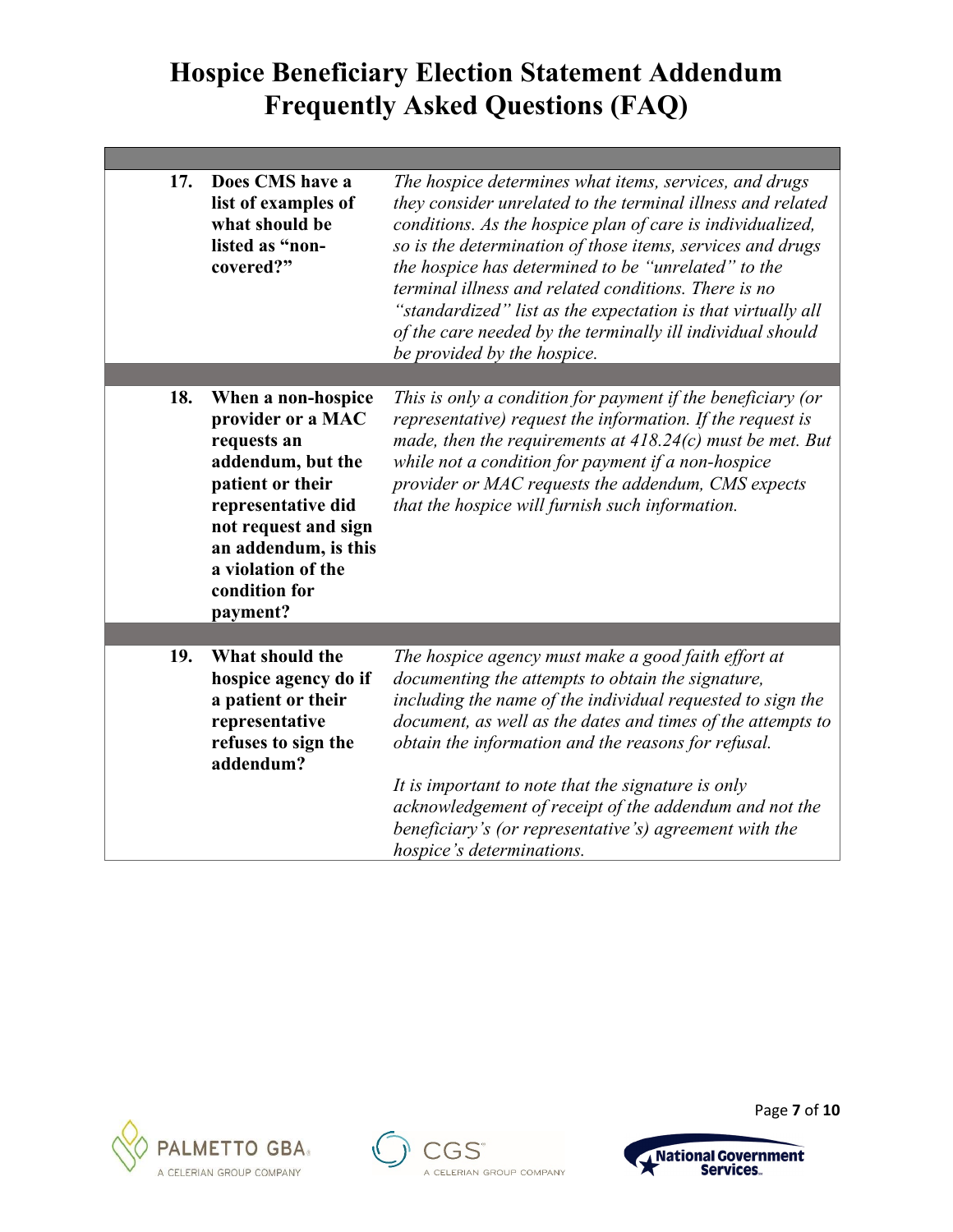| 20. | When changes are<br>made to the plan of<br>care that do not<br>include any non-<br>covered items, does<br>an updated<br>addendum need to<br>be provided?        | The addendum must be updated if there is any change to<br>the items, services or drugs that are determined to be<br>unrelated to the terminal illness and related conditions.<br>That is, if there are new items, services, or drugs that are<br>determined to be unrelated, then these would be added to<br>the addendum or if there were previous items, services or<br>drugs that were unrelated but now determined to be<br>related, than those would be removed. If the hospice care<br>plan is updated but there is no change to the unrelated<br>items, services, or drugs, the addendum does not need to<br>be updated. The addendum is only updated if there are<br>any changes.                                                                                                                                                                                                                                 |
|-----|-----------------------------------------------------------------------------------------------------------------------------------------------------------------|---------------------------------------------------------------------------------------------------------------------------------------------------------------------------------------------------------------------------------------------------------------------------------------------------------------------------------------------------------------------------------------------------------------------------------------------------------------------------------------------------------------------------------------------------------------------------------------------------------------------------------------------------------------------------------------------------------------------------------------------------------------------------------------------------------------------------------------------------------------------------------------------------------------------------|
|     |                                                                                                                                                                 |                                                                                                                                                                                                                                                                                                                                                                                                                                                                                                                                                                                                                                                                                                                                                                                                                                                                                                                           |
| 21. | <b>Will MACs be</b><br>reviewing for signed<br>addendum in the<br>patient's medical<br>record?                                                                  | MACs will review for signed addendums within the<br>requesting beneficiary's medical record.                                                                                                                                                                                                                                                                                                                                                                                                                                                                                                                                                                                                                                                                                                                                                                                                                              |
|     |                                                                                                                                                                 |                                                                                                                                                                                                                                                                                                                                                                                                                                                                                                                                                                                                                                                                                                                                                                                                                                                                                                                           |
| 22. | If a patient requests<br>an addendum but<br>has no non-covered<br>items, services, or<br>drugs, is the agency<br>still required to<br>complete the<br>addendum? | If the patient requests the addendum, and there are no<br>non-covered items, the hospice agency would still<br>maintain the responsibility to provide this information to<br>the patient via the completed and signed addendum.<br>However, the purpose of the addendum is to provide a list<br>of those items, services, and drugs the hospice has<br>determined to be unrelated to the terminal illness and<br>related conditions. If a beneficiary still requests an<br>addendum, the addendum would not include any<br>information. But a hospice could document that, while it<br>was requested, the hospice has determined that there is no<br>item, service or drug that is unrelated at the time the<br>request was made. However, if that changes over the<br>course of hospice care, the hospice would have to update<br>the addendum to reflect any items, services or drugs it<br>determines to be unrelated. |







Page **8** of **10**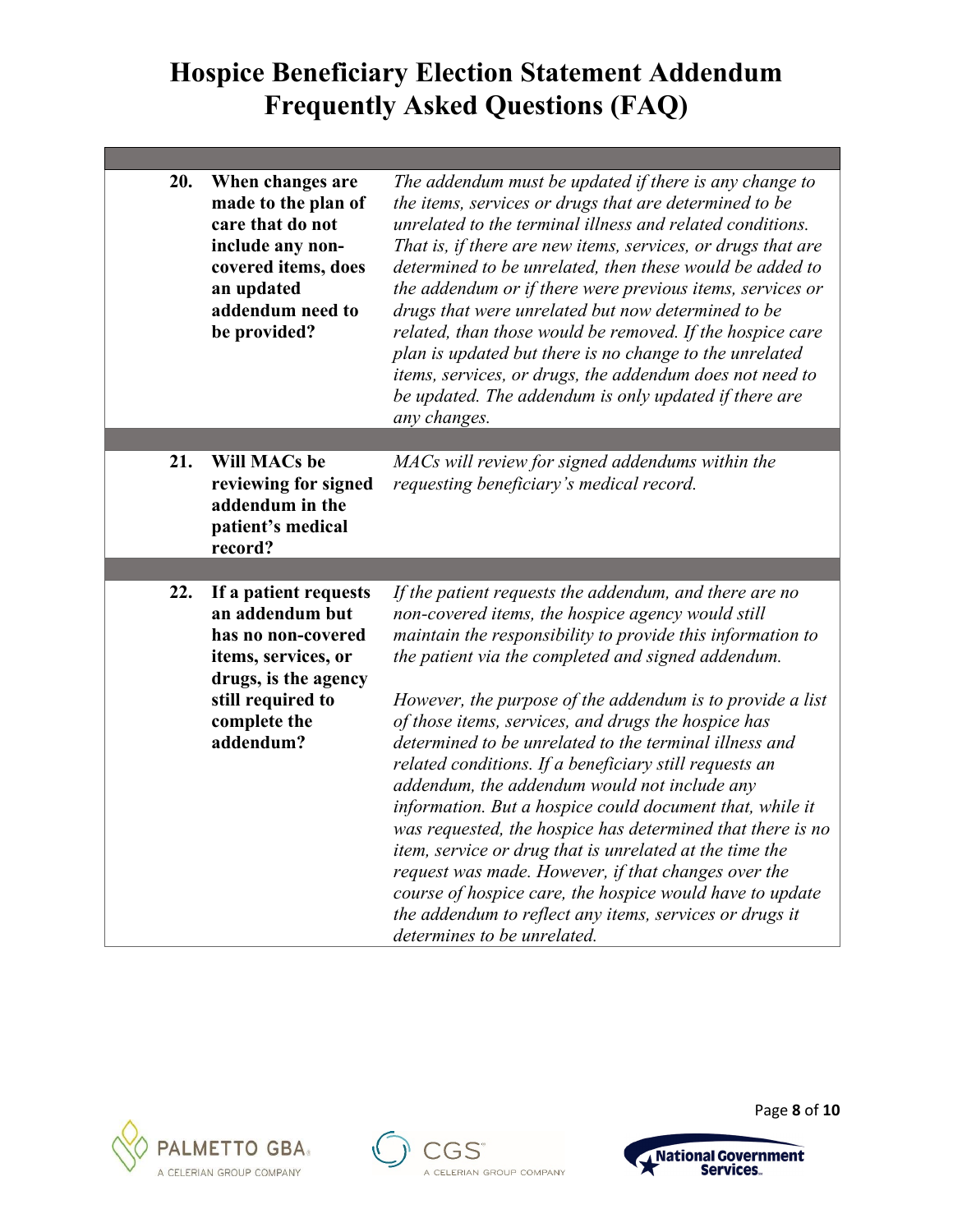| 23. | If the hospice<br>agency<br>inadvertently fails to<br>provide an updated<br>addendum when<br>there has been a<br>change at some<br>point, is that also a<br>breach of condition<br>of payment? | It is the responsibility of the hospice agency to keep the<br>patient updated regarding non-covered items if they have<br>requested an addendum. Therefore, if updates were made<br>to the addendum, it is mandatory that they be shared with<br>the patient.                                                                                                                                                                                                            |
|-----|------------------------------------------------------------------------------------------------------------------------------------------------------------------------------------------------|--------------------------------------------------------------------------------------------------------------------------------------------------------------------------------------------------------------------------------------------------------------------------------------------------------------------------------------------------------------------------------------------------------------------------------------------------------------------------|
|     |                                                                                                                                                                                                |                                                                                                                                                                                                                                                                                                                                                                                                                                                                          |
| 24. | If an agency is<br>unable to provide<br>respite or inpatient<br>services because of<br>the pandemic does<br>that require an<br>addendum?                                                       | The Hospice Election Statement Addendum is only<br>required in the event that the hospice determines there are<br>conditions, items, services, or drugs that are unrelated to<br>the individual's terminal illness and related conditions<br>and if the beneficiary (or representative) requests the<br>addendum.                                                                                                                                                        |
|     |                                                                                                                                                                                                | The hospice must meet the Conditions of Participation at<br>418.108, "Short inpatient care."                                                                                                                                                                                                                                                                                                                                                                             |
|     |                                                                                                                                                                                                |                                                                                                                                                                                                                                                                                                                                                                                                                                                                          |
| 25. | Please explain why a<br><b>MAC</b> would request<br>an addendum.                                                                                                                               | If the claim has been selected for medical review, and it is<br>clear based on received documentation that the<br>beneficiary requested but did not receive the addendum<br>within the time period specified at 42 CFR 418.24(c), the<br>failure to provide such addendum should result in a<br>claims denial. However, the Medicare Administrative<br>Contractor may request the addendum to accompany any<br>additional documentation request to mitigate such denial. |
|     |                                                                                                                                                                                                |                                                                                                                                                                                                                                                                                                                                                                                                                                                                          |
| 26. | What is the<br>timeframe for<br>providing<br>addendum updates<br>to the patient?                                                                                                               | While CMS does not explicitly require a timeframe for<br>furnishing these updates, we would expect it to be timely<br>in order to allow the beneficiary to make necessary<br>treatment decisions.                                                                                                                                                                                                                                                                        |







Page **9** of **10**